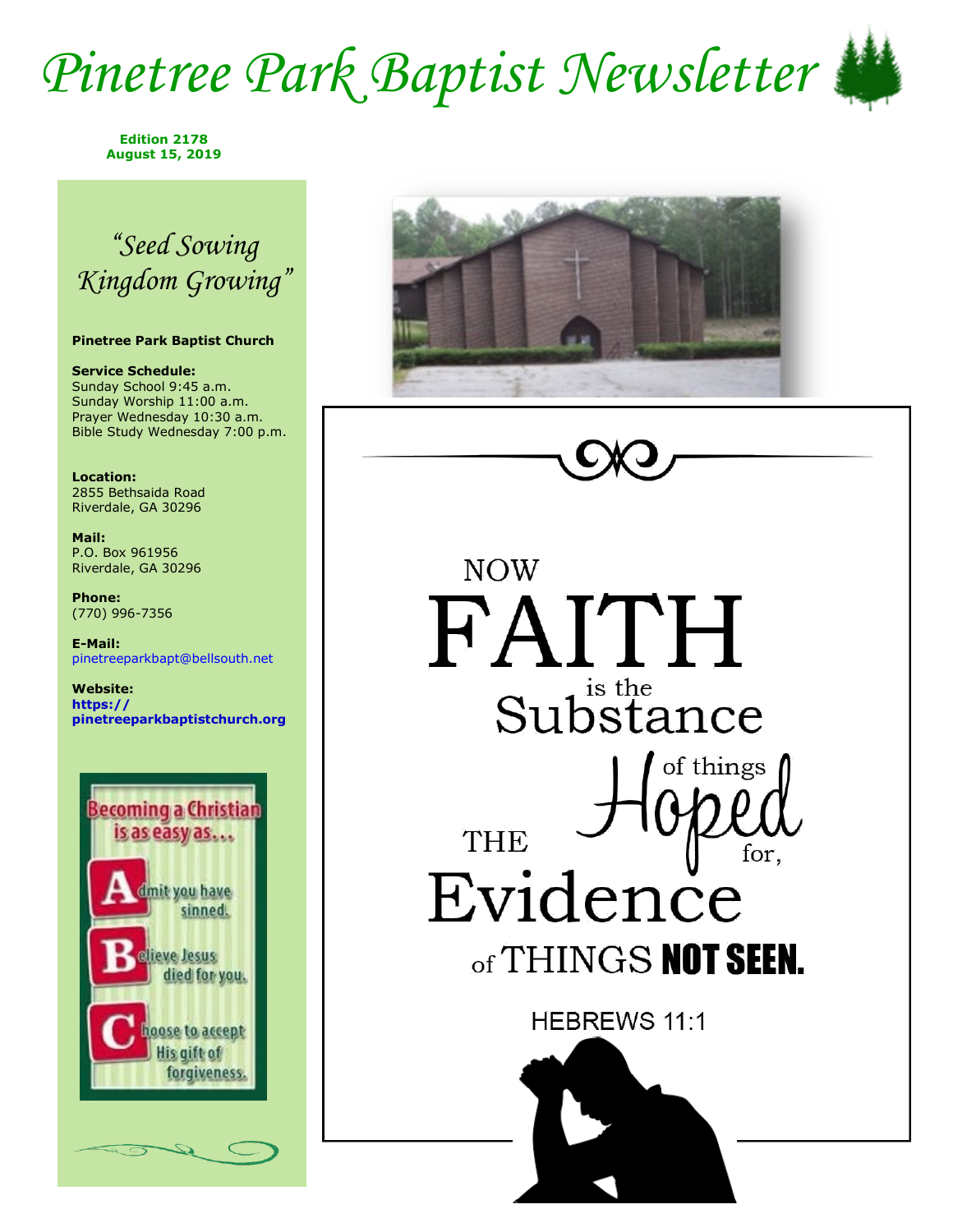



Congressman David Scott host the 15th Annual Thirteenth Congressional District

**Free Health Fair Saturday August 10, 2019 9:00 a.m.– 2:00 p.m.** Mundy's Mill H.S. 9652 Fayetteville, GA Jonesboro, GA

**Davidscott.house.gov**





#### **Across**

- **1. His offering was more excellent than Cain's offering.**
- **3. The walls of this place fell down after they encircled it for 7 days.**
- **6. By faith he was taken away and did not see death.**
- **7. All of these obtained a good this through faith.**
- **10. By faith she conceived a child in her old age.**

#### **Down**

- **1. He obeyed God when God called him to go to a place of his inheritance.**
- **2. His parents hid him from Pharaoh until he was 3 months old.**
	- **4. The Substance of things hoped for**
	- **5. He gave instructions for his bones to be moved to the promise land by faith.**
	- **8. He prepared an ark to save his household.**
	- **9. By faith his father, Abraham, was going to make him an offering to God.**

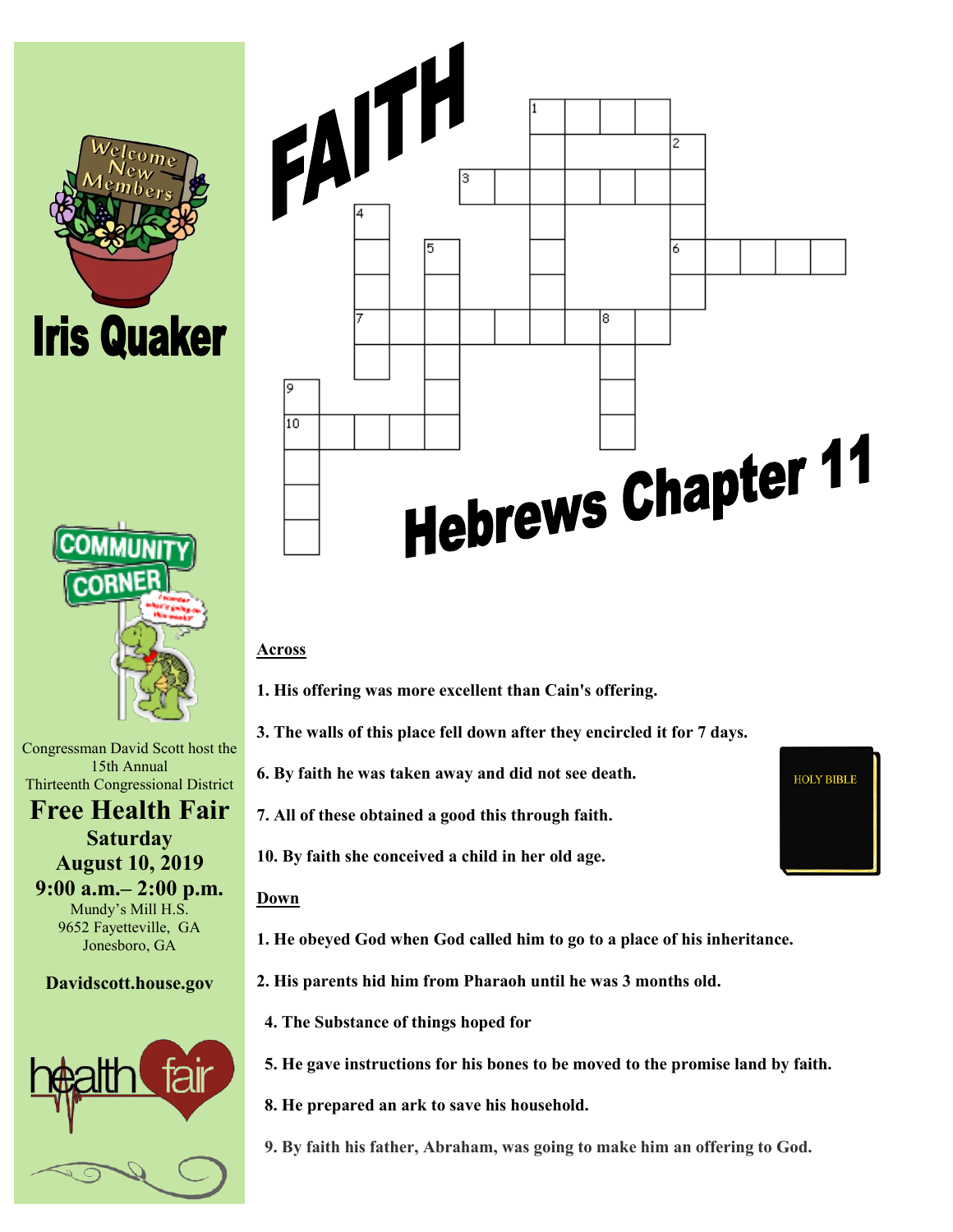

**Mother E. Anderson Sis. Jimmie Ruth Gamble Mother Belinda Jones The McKinney Family Sis. Sheila Thomas Mother JoAnn Johnson Bro. Clark Johnson**



**Saturday August 31, 2019 8:30 a.m.**

**Certified CPR Class \$35 or Free Friends & Family Class**

**Event Sponsored by the Health Care Ministry.**

### *From the Healthcare Ministry*

Our health focus this month is on Chronic Kidney Disease. Your kidneys filters all of the blood in your body every 30 minutes. They work to remove toxins, wastes and excess fluid. They also help control blood pressure, stimulate red blood cell production , keep bones healthy and regulate blood chemicals that are essential to life. Therefore, it is imperative that our kidneys function efficiently. When kidneys become damaged and can't filter blood properly, excess fluid and waste remain in the body; causing other health problems, such as heart disease and stroke. More than 1 in 7 American adults have chronic kidney disease. Many people are unaware that they have this disease because early kidney disease has no symptoms. There are specific blood and urine tests used to check kidney function. These tests include measurement of both the creatinine level in the blood and protein in the urine. When the kidneys stop working, dialysis or kidney transplant are the only option available. Risk factors for kidney failure include the following:

- High Blood Pressure ( 1 in 5 adults with HBP develop kidney disease )  $\Diamond$
- $\Diamond$ Diabetes ( 1 in 3 diabetics develop Kidney disease )
- Heart Disease  $\Diamond$
- Family History  $\Diamond$
- **Obesity**  $\Diamond$

To help prevent chronic kidney disease and lower the risk for kidney failure, do the following:

- Keep blood pressure under control ( as determined by your doctor )  $\Diamond$
- $\Diamond$ If you have diabetes, stay in your blood sugar range as much as possible
- $\Diamond$ Get and stay active ( exercise helps control blood pressure and blood sugar levels )
- $\Diamond$ Lose weight if you're overweight
- $\Diamond$ If you smoke, quit
- Get tested and take medication as needed  $\Diamond$
- Eat foods low in salt  $\Diamond$

Like most diseases, Chronic Kidney failure tends to get worse overtime. According to the CDC, an estimated 30 million US adults have kidney disease, and are unaware and undiagnosed. Not all persons with kidney disease progress to kidney failure, but be proactive. Talk to your doctor about getting tested and make healthy lifestyle changes.